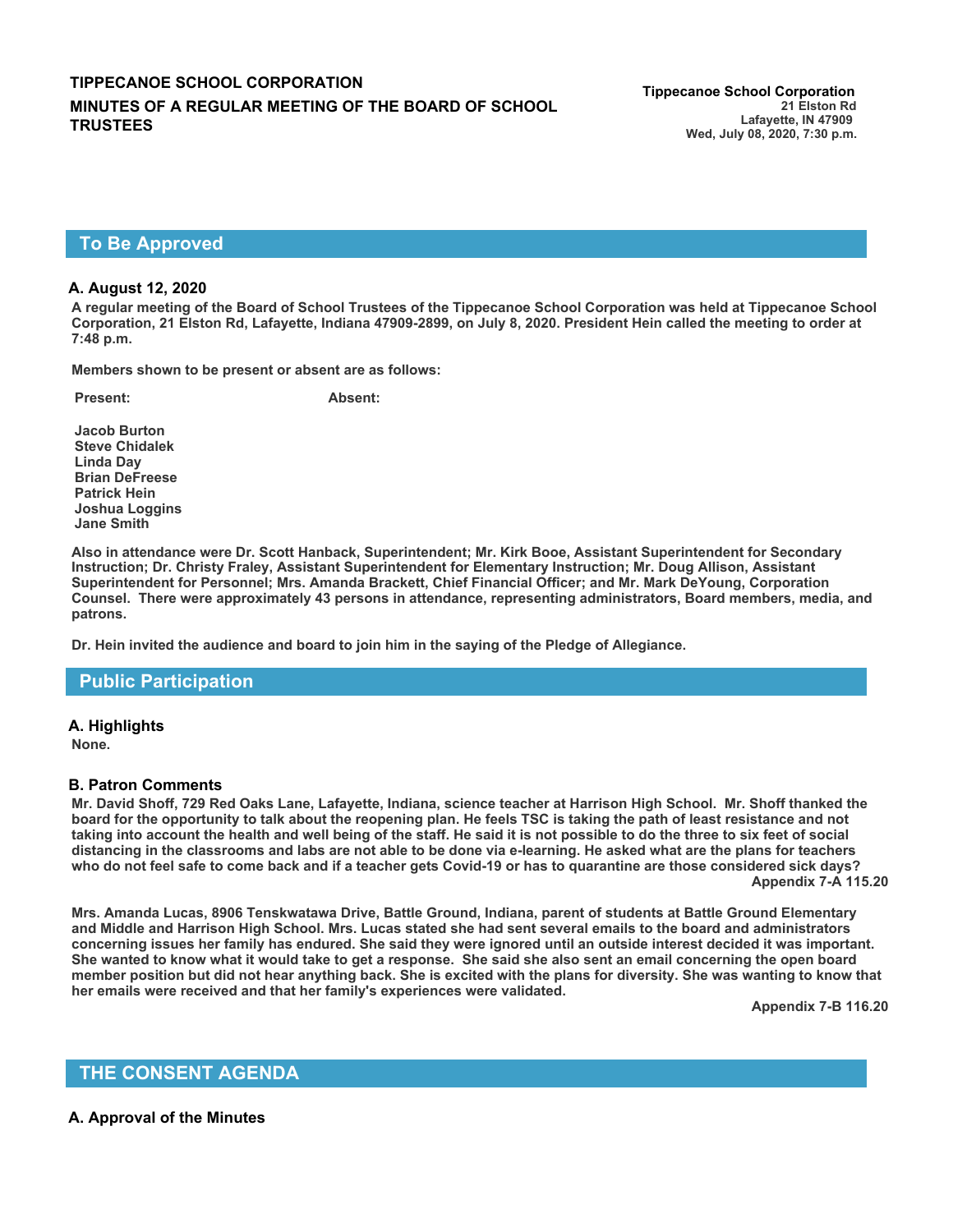# **The minutes of the June 16, 2020 Board of School Trustees Regular Meeting were submitted for approval.**

**The minutes of the June 10, 2020 Board of School Trustees Regular Meeting were submitted for approval.**

**B. Superintendent's Report** 

**Dr. Hanback presented the Superintendent's Report.** 

**Dr. Hanback recommended the board approve the Resolution Authorization to Sign Agreements for Alternative Services and Private Residential School Placements. Appendix 7-F 120.20**

**Mrs. Brackett presented the Accounts Payable Register for June 11, 2020, through July 8, 2020, in the amount of \$19,887,397.24.**

**Mrs. Brackett presented the Financial Report ending June 30, 2020.**

**D. Instruction Report** 

**C. Financial Report** 

**None.**

### **E. Personnel Report**

**Mr. Allison presented the Certified Teaching Staff, Support Staff, ECA and Addendum reports for approval. Mrs. Day requested the recommendation of Sadie Harper-Scott as Diversity Coordinator be pulled from the Consent Agenda and voted separately. Mrs. Day moved the board approve the recommendation of Sadie Harper-Scott as Diversity Coordinator. Mrs. Smith seconded the motion. The motion passed 7-0.**

**Mr. Allison recommended the board approve the revisions to the 2020 Wage Book for classified employees.**

**Appendix 7-J 124.20**

**F. Buildings and Grounds None.**

**G. Board Counsel Report** 

**None.**

**H. Board Committees** 

**Dr. Hein appointed Mr. Loggins to the TSC Financial Working Group, Richard D. Wood Scholarship Committee, Lafayette Redevelopment Commission and the Battle Ground Redevelopment Commission.** 

**I. Corporation Goals Report** 

**None.**

**J. Consent Agenda Approval** 

**Mrs. Day moved the Board approve the Consent Agenda as presented. Mr. Chidalek seconded the motion. The motion passed 7-0.**

**BUSINESS**

### **A. Old Business**

**Mrs. Brackett recommended the board adopt the amended fees for curricular material adoption for school year 2020-2021. Mr. Loggins moved the recommendation be approved as presented. Mr. DeFreese seconded the motion. The motion passed 7-0.** 

**Appendix 7-G 121.20**

**Appendix 7-H 122.20**

**Appendix 7-I 123.20**

**125.20**

**Appendix 7-E 119.20**

**Appendix 7-C 117.20**

**Appendix 7-D 118.20**